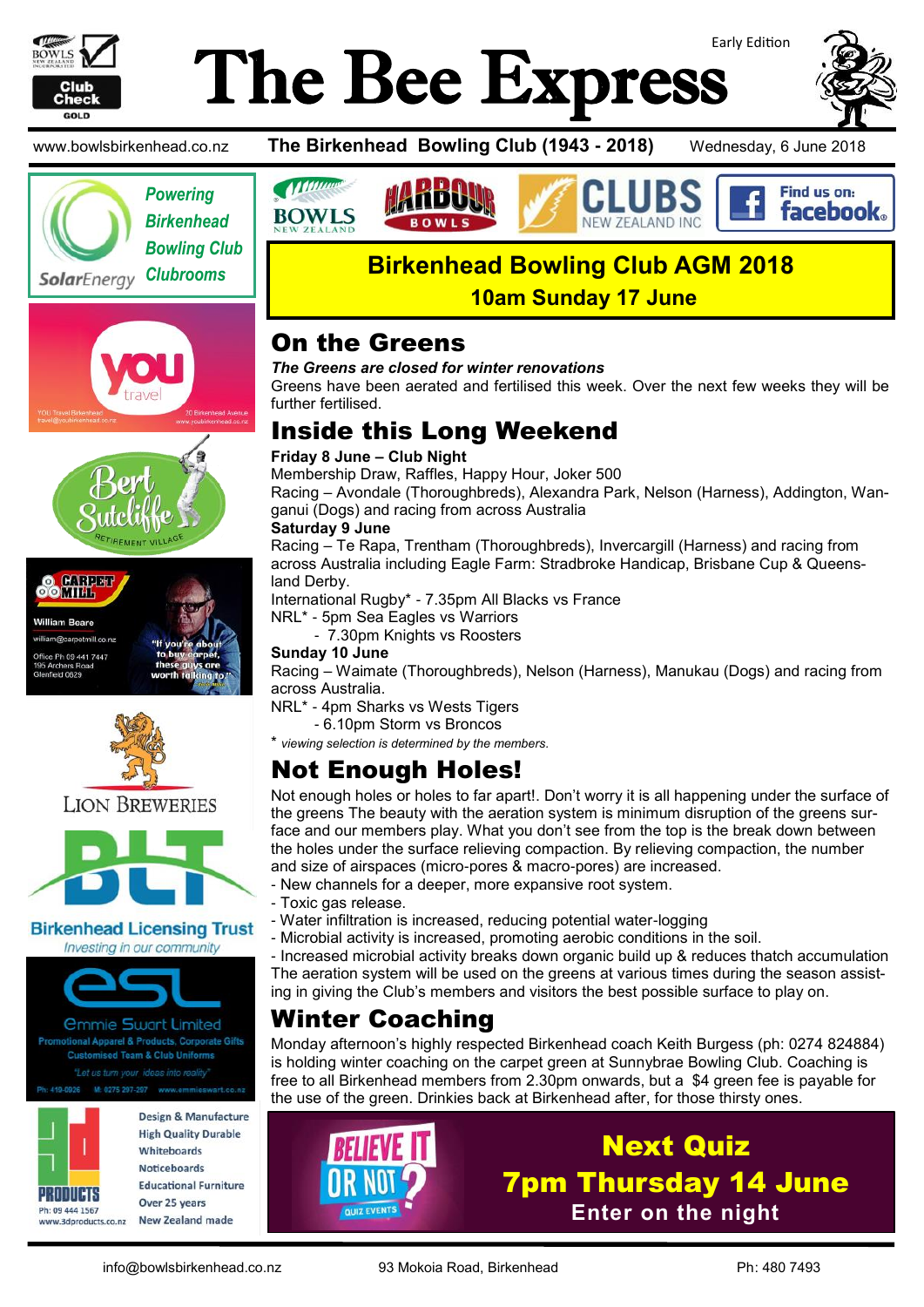

#### **Birkenhead Licensing Trust** Investing in our community



M: 0274 923 125<br>P: 09 418 3846

Birkenhead 24 Br)<br>P O Box 34027 Bin

Barfoot&Thompson

Starship

# Club Membership Draw Wednesday 5pm - 6pm & Friday 5pm - 7pm Today \$115 & \$400 cash

### AGM Agenda Letters

AGM Agenda letters were emailed and posted on Monday (4 June), postal voting information was included. If you haven't received yours contact the Club Secretary.

### Your Club Needs You

The club may have the Board of Management overseeing the overall running of the Club but the grassroots are run by the various members and committees.

# for beautiful funerals www.dils.co.nz

Birkenhead 09 480 9029<br>E: t.roskruge@barfoot.co

Avenue<br>Fax. 09 480 9018 www.barfoot.







www.ugl.co.nz

# $Galbtailh \mathcal{E}$  **PLYMBIN**





180 Mokoia Road, Birkenhead Open: Mon - Sun 7.00am - 10.00pm



Although some seem to think the fairies behind the green keeper's shed magically set up and coordinate the smooth running of the club, it's not the case!. It is members working together, behind the scenes, putting a bit in here and there, often for the benefit of other members.

If you can assist in a position or on a committee listed here put your name and signature on the board in the Club entrance way.

Club Captain. Club Almoner, Selectors, Match Committee, Mid-week Tournament Committee, Sunday Tournament Committee, Roll-up Committee, Sponsorship Committee, Social Committee, House Committee, Grounds and Maintenance Committee, Delegate to BNH, Substitute Delegate to BNH, 1- 5 Year Coordinator, Website Director.

No experience is need on various committees as those serving with you will show you the ropes, you just need to be keen, we all started somewhere.

Come on, come and help out, the Club needs you.

# Sky Survivor Three Thursday

As Merv Garred and Julie Morris continue to battle it out for the cash in NRL Sky Survivor Two, Sky Survivor Three gets under way tomorrow, Thursday 7 June. Enter via the sheet under the TAB screens by 6.30pm Thursday 7 June and pay your one off \$20 entry fee to John Hindmarch. If you have never played before its simple, pick one team from the round to win, the remaining rounds pick one team each round but you can't pick a team you have previously picked. Full terms and conditions are on display in the club. Round 14 with picks close 6.30pm Thursday 7 June.

## Nine Vying for Five Spots

AGM 2018 sees nine candidates vying for the five Board Member positions available. Current Chairperson Colin Barrow and current Board Members Merv Garred, Jimmy Heath, Evan Thomas and Dave Moore are all keen to retain a spot on the board. New comers Trish Croot, Keith Burgess, Tommy Winton and Mick Moodie have also put their names forward. We will know who has been successful on Sunday 17 June after the members have voted.

Standing unopposed are President John Croy, Vice President John Hindmarch both back for a seconded term, Treasurer Mavis Smith just can't keep away back for a third term looking after the Club's books, while Secretary Terry Moverley returns for a fifth consecutive term.

If the Board of Management is not your thing there are various key positions that need to be filled to assist in the smooth running of the Club. Expressions of interest are sought and names of those that can assist may be written on the board (and signed) in the entrance to the club.

## BNH Awards Function

3pm Sunday 24<sup>th</sup> June 2018 at Birkenhead Bowling Club. Dress Club Colours or Smart Casual. The Club has to notify the numbers attending. If you intend attending put your name on the white board in the club by Monday 18 June.

Following the Awards Function courtesy of the Birkenhead Bowling Club RK Express will play for everyone's enjoyment. If you coming along only for RK Express just turn up around 4.30pm, entry free, bring a friend or two.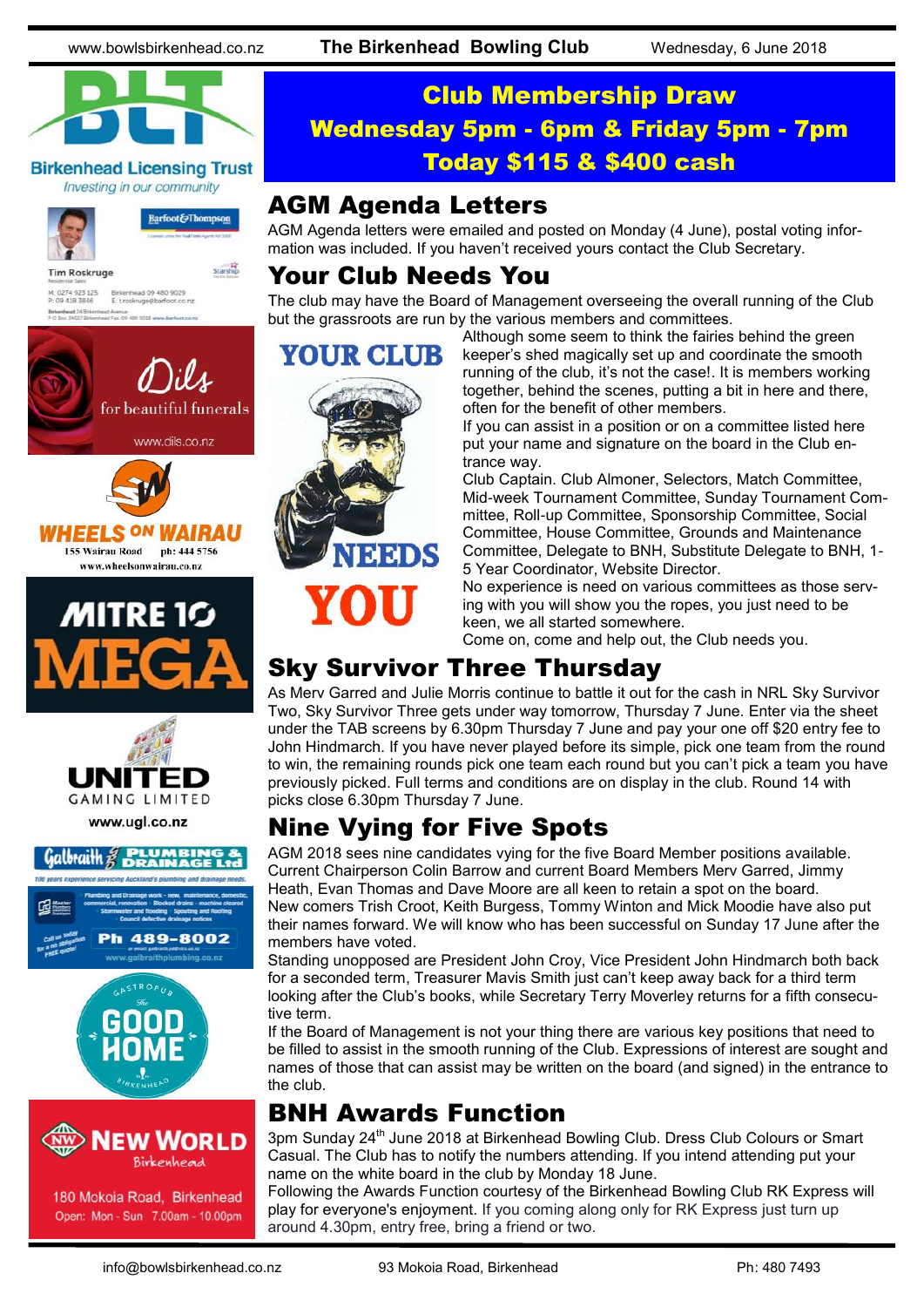www.bowlsbirkenhead.co.nz **The Birkenhead Bowling Club** Wednesday, 6 June 2018





180 Mokoia Road, Birkenhead Open: Mon - Sun 7.00am - 10.00pm







BIRKENHEAD Recreation Drive PH: 418 2424 Proudly Supporting Bowls Birkenhead www.birkenheadrsa.com



**LION BREWERIES** 

### Who is Standing

Who is standing for the Board of Management? There are nine applicants for five Board Member positions. Positions of President, Vice President, Secretary and Treasurer only one application has been received for each position.



**John Croy** Position applied for: **President**





**Terry Moverley** Position applied for: **Secretary**



**Trish Croot** Position applied for: **Board Member**

**Mick Moodie** Position applied for: **Board Member**

**Dave Moore** Position applied for: **Board Member**

**Tommy Winton** Position applied for: **Board Member**



**John Hindmarch** Position applied for: **Vice President**

**Mavis Smith** Position applied for: **Treasurer**

**Keith Burgess** Position applied for: **Board Member**

**Merv Garred** Position applied for: **Board Member**

**Jimmy Heath** Position applied for: **Board Member**

**Evan Thomas** Position applied for: **Board Member**

AGM 2018 10am Sunday 17 June 2018 @ Birkenhead Bowling Club